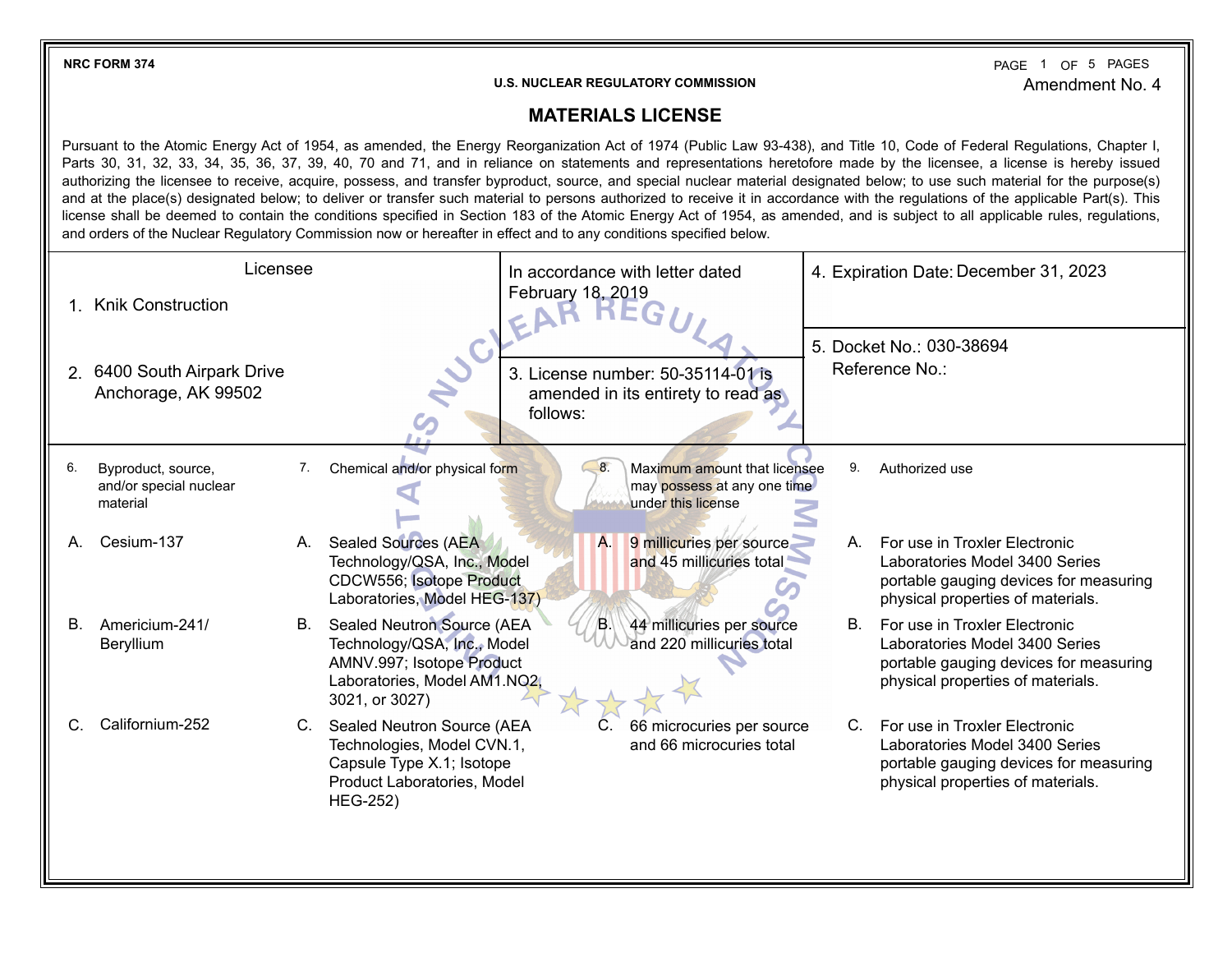| <b>NRC FORM 374A</b>     |                                                          |    | <b>U.S. NUCLEAR REGULATORY COMMISSION</b> |                                                                                                                           |                                         |                                                         | 2 OF 5 PAGES<br>PAGE                                        |    |                                                                                                                                            |
|--------------------------|----------------------------------------------------------|----|-------------------------------------------|---------------------------------------------------------------------------------------------------------------------------|-----------------------------------------|---------------------------------------------------------|-------------------------------------------------------------|----|--------------------------------------------------------------------------------------------------------------------------------------------|
| <b>MATERIALS LICENSE</b> |                                                          |    | License Number<br>50-35114-01             |                                                                                                                           | Docket or Reference Number<br>030-38694 |                                                         |                                                             |    |                                                                                                                                            |
|                          | <b>SUPPLEMENTARY SHEET</b>                               |    |                                           | Amendment No. 4                                                                                                           |                                         |                                                         |                                                             |    |                                                                                                                                            |
| 6.                       | Byproduct, source,<br>and/or special nuclear<br>material | 7. |                                           | Chemical and/or physical form                                                                                             | 8.                                      | under this license                                      | Maximum amount that licensee<br>may possess at any one time | 9. | Authorized use                                                                                                                             |
| D.                       | Americium-241/<br>Beryllium                              | D. | Sealed Neutron Source                     | (Amersham Corporation, Model<br>AMNV.340 or AMNV.339)                                                                     | D.                                      | 110 millicuries per source<br>and 550 millicuries total |                                                             | D. | For use in Troxler Electronic<br>Laboratories Model 3241-C portable<br>gauging devices for measuring physical<br>properties of materials.  |
| Е.                       | Radium-226/ Beryllium                                    | Е. | AN-HPG, or GT-GHP)                        | Sealed Neutron Source (Nuclear<br>Sources and Services, Model                                                             | Е.                                      | 5.5 millicuries per source<br>and 5.5 millicuries total |                                                             | Е. | For use in Seaman Nuclear Corporation<br>Model C-200 Series portable gauging<br>devices for measuring physical<br>properties of materials. |
| F.                       | Radium-226/ Beryllium                                    | F. | Model Drawing 21.94)                      | Sealed Neutron Source (AEA<br>Technology, Model RAN.C1;<br>Gammatron, Model GT-GHP;<br>Radium Chemical Corporation,       | ìĘ.                                     | 5.5 millicuries per source<br>and 5.5 millicuries total |                                                             | F. | For use in Seaman Nuclear Corporation<br>Model C-300 Series portable gauging<br>devices for measuring physical<br>properties of materials. |
| G.                       | Cesium-137                                               |    | G. Sealed Sources (AEA                    | Technology/QSA, Inc., Model<br>CDC.805; Isotope Product<br>Laboratories, Model HEG-137)                                   | G.                                      | 11 millicuries per source<br>and 22 millicuries total   |                                                             |    | G. For use in Humboldt Scientific, Inc.,<br>Model 5001EZ portable gauging devices<br>for measuring physical properties of<br>materials.    |
| Н.                       | Americium-241/<br>Beryllium                              |    |                                           | H. Sealed Neutron Source (AEA<br>Technology/QSA, Inc., Model<br>AMN.V997; Isotope Product<br>Laboratories, Model Am1.NO2) |                                         | 44 millicuries per source<br>and 88 millicuries total   |                                                             |    | H. For use in Humboldt Scientific, Inc.,<br>Model 5001EZ portable gauging devices<br>for measuring physical properties of<br>materials.    |

## CONDITIONS

- 10. Licensed material may be used or stored at the licensee's facilities located at:
	- A. 1171 Old First Avenue, Bethel, Alaska, 99559
	- B. 44482 Frontier Avenue, Soldotna, Alaska, 99669
	- C. 6400 South Airpark Drive, Anchorage, Alaska, 99502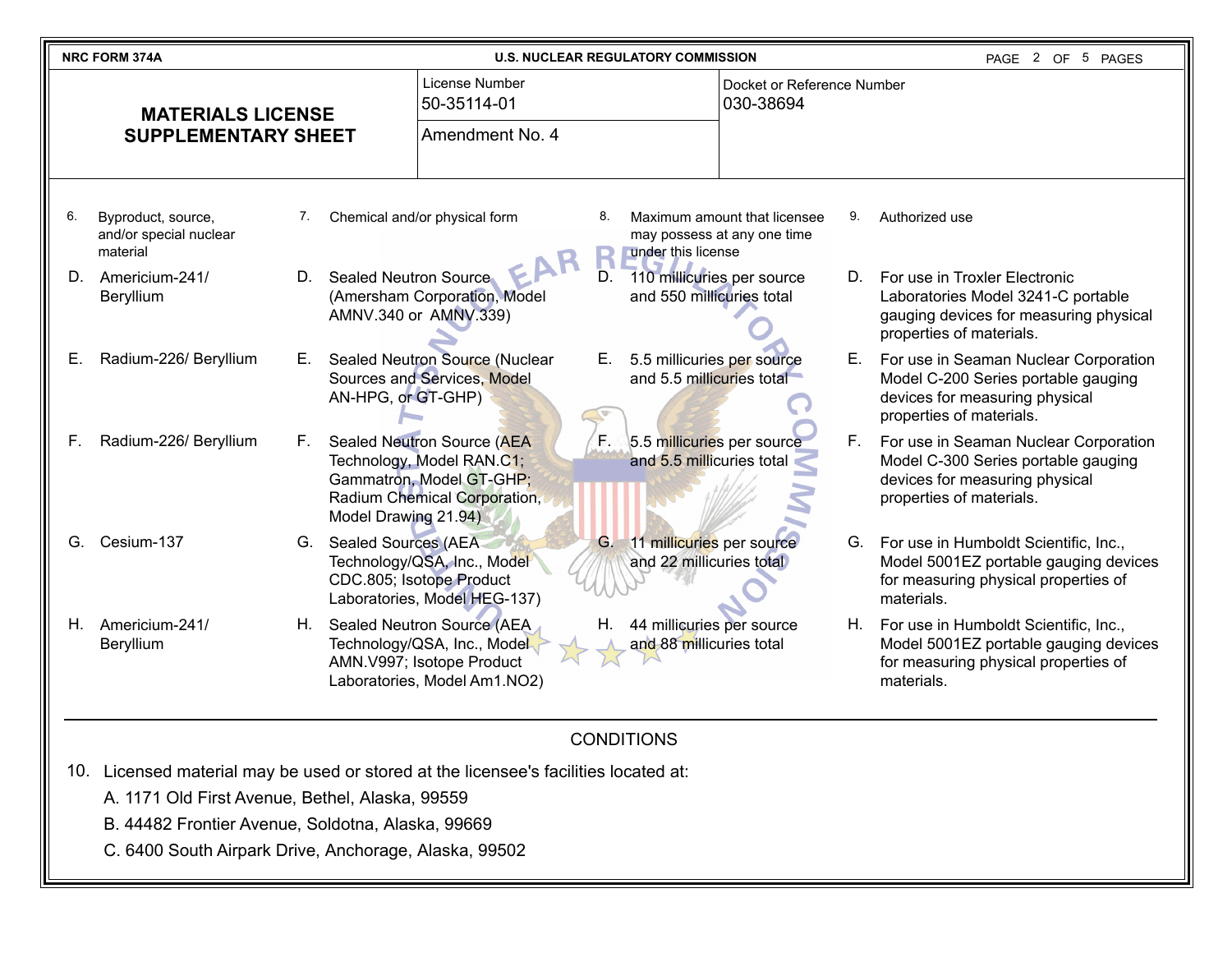| <b>NRC FORM 374A</b>       | <b>U.S. NUCLEAR REGULATORY COMMISSION</b> | PAGE 3 OF 5 PAGES                       |  |
|----------------------------|-------------------------------------------|-----------------------------------------|--|
| <b>MATERIALS LICENSE</b>   | License Number<br>150-35114-01            | Docket or Reference Number<br>030-38694 |  |
| <b>SUPPLEMENTARY SHEET</b> | Amendment No. 4                           |                                         |  |

D. Temporary job sites anywhere in the United States where the U.S. Nuclear Regulatory Commission maintains jurisdiction for regulating the use of licensed material, including areas of exclusive Federal jurisdiction within Agreement States.

If the jurisdiction status of a Federal facility within an Agreement State is unknown, the licensee should contact the Federal agency controlling the job site in question to determine whether the proposed job site is an area of exclusive Federal jurisdiction. Authorization for use of radioactive materials at job sites in Agreement States not under exclusive Federal jurisdiction shall be obtained from the appropriate state regulatory agency.

11. Licensed material shall only be used by, or under the supervision and in the physical presence of, individuals who have received the training described in the e-mail with attachments received November 13, 2013. The licensee shall maintain records of individuals designated as users for 3 years following the last use of licensed material by the individual.

12. The Radiation Safety Officer (RSO) for this license is Scott C. Judah.

- 13. A. Sealed sources shall be tested for leakage and/or contamination at intervals not to exceed the intervals specified in the certificate of registration issued by the U.S. Nuclear Regulatory Commission under 10 CFR 32.210 or by an Agreement State. In the absence of a registration certificate, sealed sources shall be tested for leakage and/or contamination at intervals not to exceed 6 months, or at such other intervals as specified. 外外分女子
	- B. In the absence of a certificate from a transferor indicating that a leak test has been made within the intervals specified in the certificate of registration issued by the U.S. Nuclear Regulatory Commission under 10 CFR 32.210 or by an Agreement State, prior to the transfer, a sealed source received from another person shall not be put into use until tested and the test results received.
	- C. Sealed sources need not be tested if they are in storage and are not being used. However, when they are removed from storage for use or transferred to another person, and have not been tested within the required leak test interval, they shall be tested before use or transfer. No sealed source shall be stored for a period of more than 10 years without being tested for leakage and/or contamination.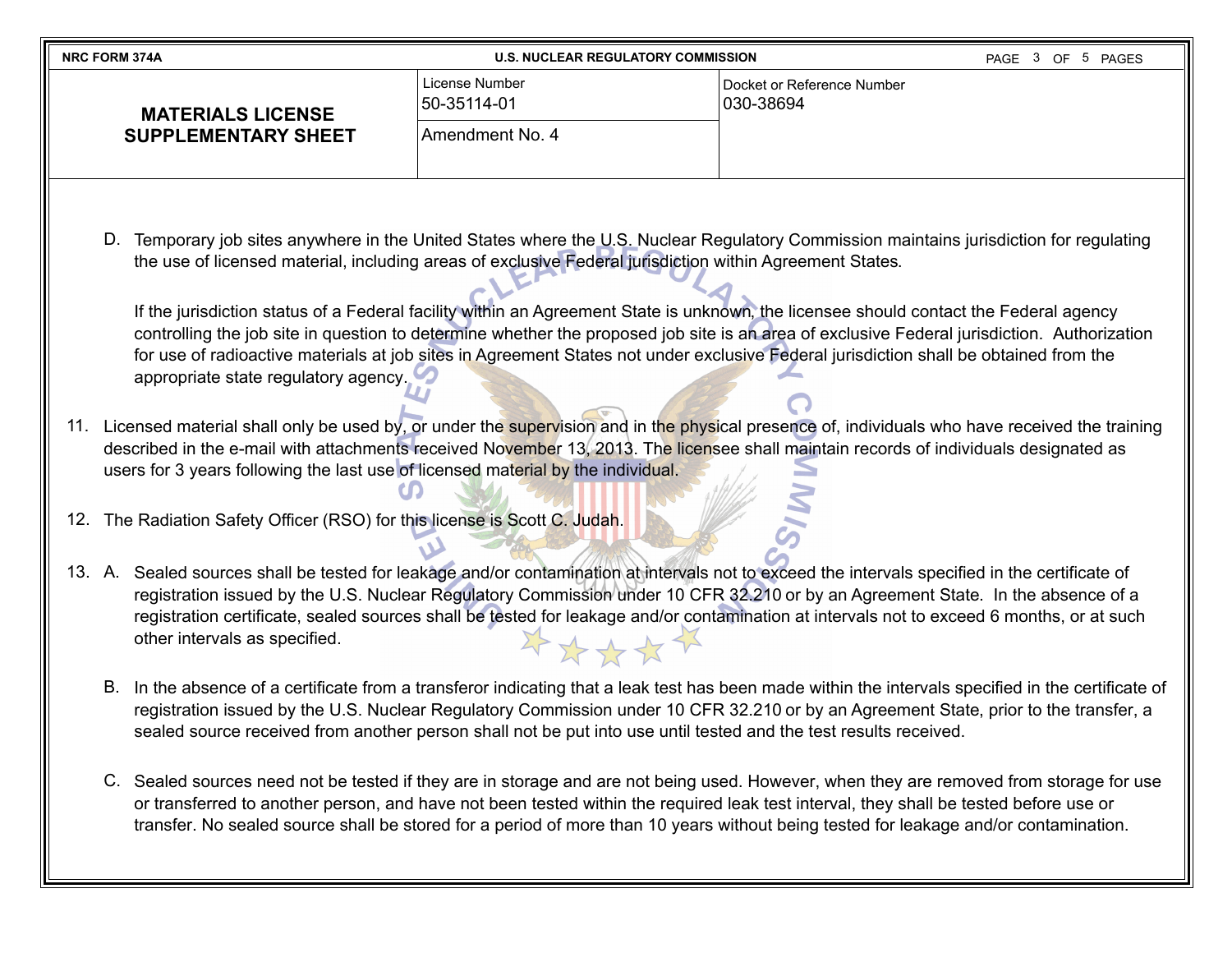| <b>NRC FORM 374A</b>       | <b>U.S. NUCLEAR REGULATORY COMMISSION</b> |                                         |  | PAGE 4 OF 5 PAGES |
|----------------------------|-------------------------------------------|-----------------------------------------|--|-------------------|
| <b>MATERIALS LICENSE</b>   | License Number<br>150-35114-01            | Docket or Reference Number<br>030-38694 |  |                   |
| <b>SUPPLEMENTARY SHEET</b> | Amendment No. 4                           |                                         |  |                   |

- D. The leak test shall be capable of detecting the presence of 185 becquerels (0.005 microcuries) of radioactive material on the test sample. If the test reveals the presence of 185 becquerels (0.005 microcuries) or more of removable contamination, a report shall be filed with the U.S. Nuclear Regulatory Commission in accordance with 10 CFR 30.50(c)(2), and the source shall be removed immediately from service and decontaminated, repaired, or disposed of in accordance with Commission regulations.
- E. Analysis of leak test samples and/or contamination shall be performed by persons specifically licensed by the U.S. Nuclear Regulatory Commission or an Agreement State to perform such services. The licensee is authorized to collect leak test samples but not perform the analysis.
- F. Records of leak test results shall be kept in units of becquerels (microcuries) and shall be maintained for 3 years.
- 14. Sealed sources or source rods containing licensed material shall not be opened or sources removed from source holders or detached from source rods by the licensee, except as specifically authorized.
- 15. The licensee shall conduct a physical inventory every 6 months, or at other intervals approved by the U.S. Nuclear Regulatory Commission, to account for all sealed sources and/or devices received and possessed under the license. Records of inventories shall be maintained for 3 years from the date of each inventory, and shall include the radionuclides, quantities, manufacturer's name and model numbers, and the date of the inventory.
- 16. Except for maintaining labeling as required by 10 CFR Part 20, or Part 71, the licensee shall obtain authorization from the U.S. Nuclear Regulatory Commission before making any changes in the sealed source, device, or source-device combination that would alter the description or specifications as indicated in the respective certificate of registration issued either by the U.S. Nuclear Regulatory Commission pursuant to 10 CFR 32.210 or by an Agreement State.
- 17. Each portable nuclear gauge shall have a lock or outer locked container designed to prevent unauthorized or accidental removal of the sealed source from its shielded position. The gauge or its container must be locked when in transport or storage, or when not under the direct surveillance of an authorized user.